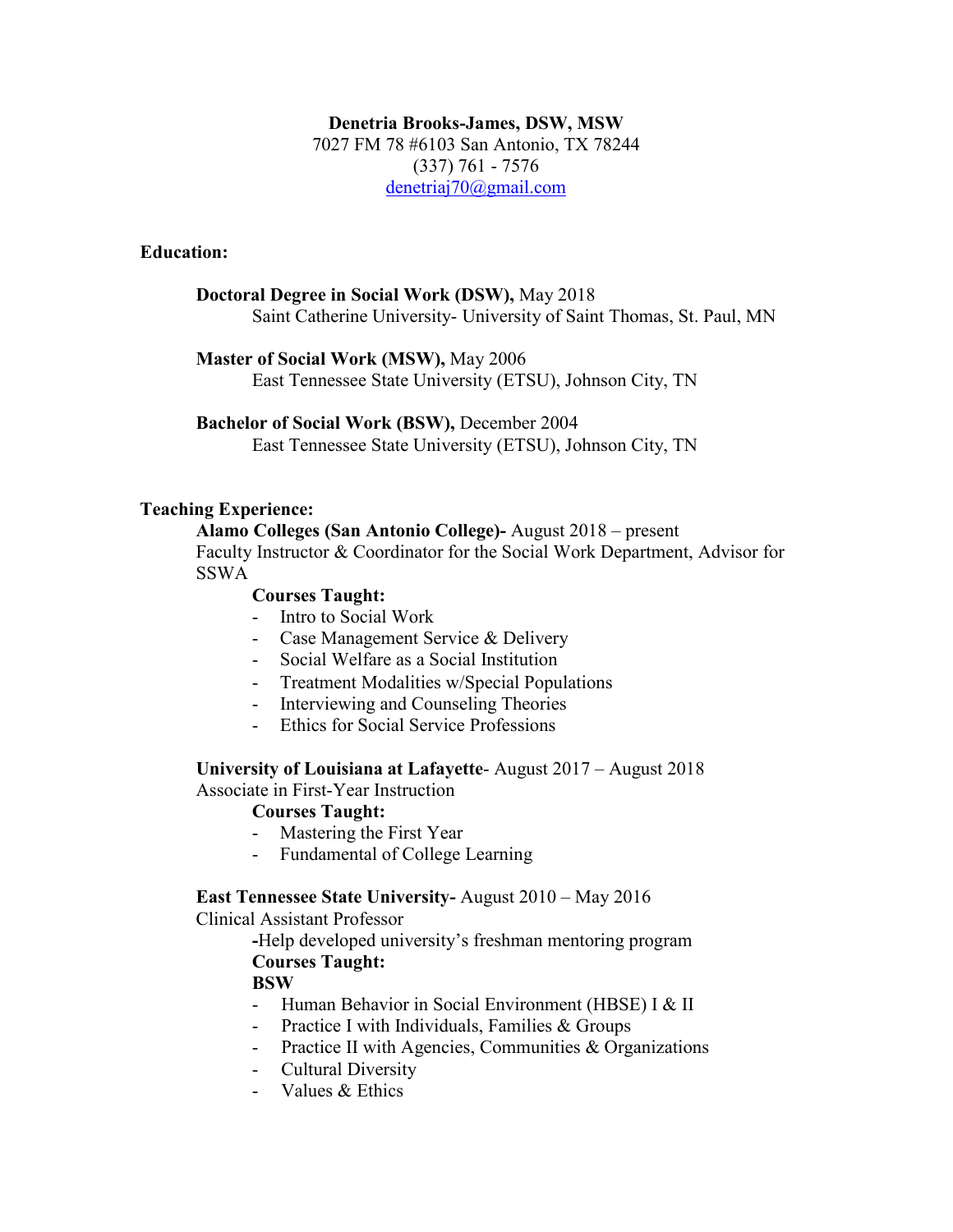## **BSW and MSW**

- Independent Study (as needed)
- Crisis Intervention

# **Northeast State Technical Community College,** August 2006 – December 2012

Adjunct Faculty

**Courses taught:**

- Introduction to Social Work
- Cultural Diversity
- Freshman Experience (College Success)

#### **Practice Experience:**

**Insight Guidance Group,** July 2017 – Present Mental Health Professional

**Rehabilitation Services of Acadiana,** August 2016 – August 2017 Mental Health Professional

#### **Frontier Health**

Crisis Supervisor & Clinician, December 2009 – June 2016 TRACES Foster care and Adoption, June 2006 – December 2009

**Johnson City Downtown Clinic and Day Center** Social Worker (MSW internship), August 2005 – May 2006

**Good Samaritan Ministries** Social Worker (BSW internship), August 2004 – December 2004

#### **Elizabethton Group Home**

Counselor/Contract Person, September 2002 – May 2003

# **Professional Certifications:**

- Trauma-Focused Cognitive Behavioral Therapy Certified
- Psychological First Aid (American Red Cross)
- S.A.S.S.I Certified

#### **PRESENTATIONS:**

Brooks-James, D. D. (2018, November). Using Kahoot as a teaching tool. EduTech 2018 Technology Conference. San Antonio, TX [Referred].

Brooks-James, D. D. (2018, May). Bullying beyond high school. Invitational workshop